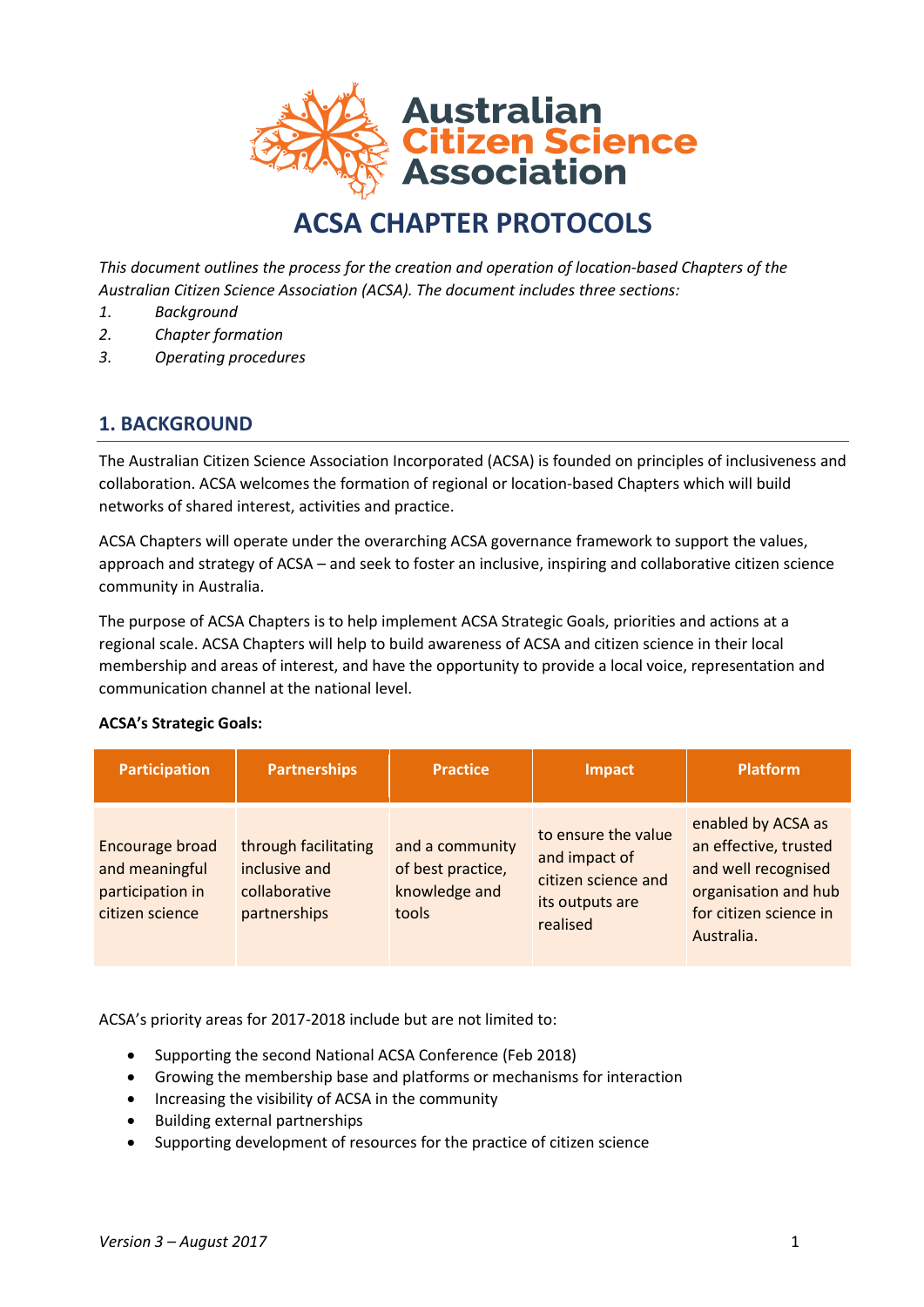# **2. CHAPTER FORMATION**

ACSA may call for the formation of regional Chapters and membership via its website, newsletter or social media. Alternatively, groups of individuals who may wish to establish an ACSA Chapter are encouraged to speak with a member of the ACSA Management Committee.

The following sets out the process for Chapter formation:

#### **2.1 Make an Application**

An [application](http://citizenscience.org.au/wp-content/uploads/2017/09/ACSA-Chapter-Application-Template.docx) should be submitted to the ACSA Management Committee to establish an ACSA Chapter. The application should include a description of:

- the key objectives of the proposed Chapter;
- the proposed structure of Chapter management (e.g. chair, vice chair, coordinator of activities, period of positions etc) together with details of any individuals taking up these positions;
- how the Chapter proposes contributing to or aligning with the ACSA Strategic Plan, including an overview of the activities the Chapter plans to undertake, and
- any collaborations with existing groups or organisations with similar aims.

#### **2.2 Feedback & Formation**

The ACSA Management Committee will consider the application and provide feedback where required on the application its proposed approach. An ACSA Management Committee member will be appointed to the Chapter as a liaison.

Following review, the ACSA Management Committee will notify the Chapter applicants on the success or otherwise of their application and whether a Chapter may be formed under the auspices of ACSA. The Chapter will need to operate according to the Operating Procedures outlined in section 3 of this document and any other protocols/requirements as advised in writing from the ACSA Management Committee.

The ACSA Management Committee may form, reform, or cease Chapters at its discretion.

#### **2.3 Chapter Management**

The Chapter will establish a Chapter Management Group responsible for ongoing liaison with and reporting to the ACSA Management Committee and Secretariat, as well as being a local coordinator of activities and member engagement.

The Chapter Management Group must be current members of ACSA and will be covered by ACSA's relevant director's insurance (noting certain acts or omissions may not be covered by the insurance e.g. intentional breaches of the law, fraudulent or other criminal activity or obtaining illegal remuneration or acting or personal profit).

The Chair of the Chapter will be an ex-officio member of the ACSA Management Committee and may be invited to participate in ACSA Management Committee meetings.